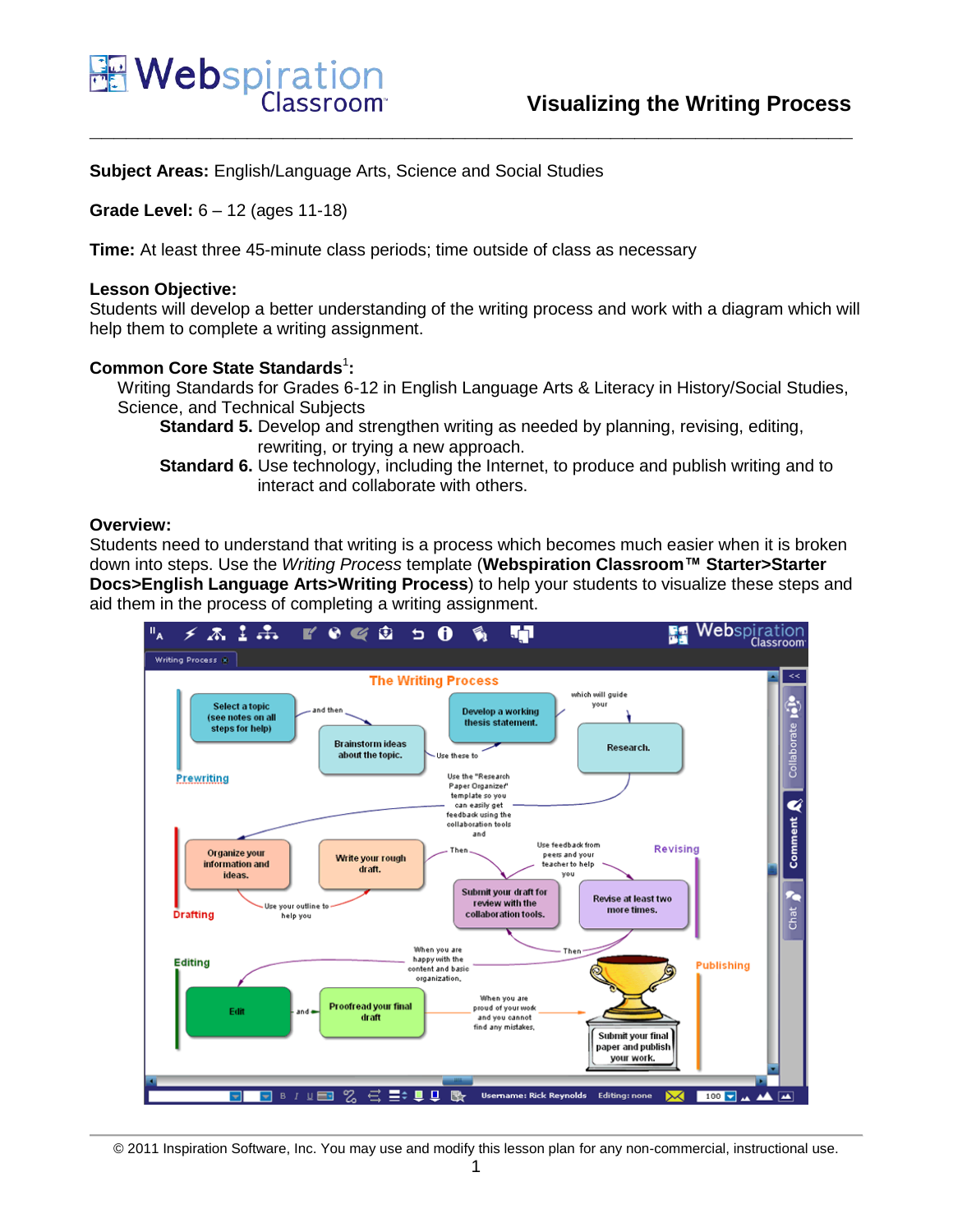# **Preparation:**

- This lesson requires Internet access and the Webspiration Classroom**™** software application published by Inspiration® Software, Inc. It can be accessed by visiting <http://www.webspirationclassroom.com>.
- Access to library resources would also be helpful for student research.

## **Lesson:**

- 1. Explain that writing is a process involving many steps and that following these will enable students to produce any piece of writing. Open the *Writing Process* template and discuss the steps with students in detail: prewriting, drafting, revising, editing and publishing. Seeing the diagram will help the students to understand and remember the steps.
- 2. Point out that the process moves from the upper-left corner of the diagram down to the lowerright, but that it sometimes also involves circling back; for example, during the revision process or if the student realizes that there is not enough information available about their topic. In that case the student may have to go back to the beginning of the process and choose a new topic, which is one reason why it is important to take the time to select a good topic during that stage of the process.
- 3. Explain that Webspiration<sup>TM</sup> offers many other tools and templates which can help with the writing process. For example, if the students were expected to write an essay about a work of fiction, they could first complete the *Fiction Notes and Analysis* template. If that is the case, open the example (**Webspiration Classroom™ Starter>Examples>English Language Arts>Fiction Notes and Analysis Example**) and explain the areas of it to the students so they see how the template could help them in the process of thinking about the work.
- 4. Students could use a variety of other templates to help them with the specific writing assignment, for example, the *Research Paper* template (**Webspiration Classroom™ Starter>Starter Docs>English Language Arts>Research Paper).**
- 5. Open the *Writing Process Example* (**Webspiration Classroom™ Starter>Examples>English Language Arts>Writing Process Example**) so students have an idea of what is expected of them in this lesson. They will be modifying the diagram so that it reflects the steps they will be taking for whatever specific writing assignment they will be doing for your class. For example, they could start by recording due dates on the diagram.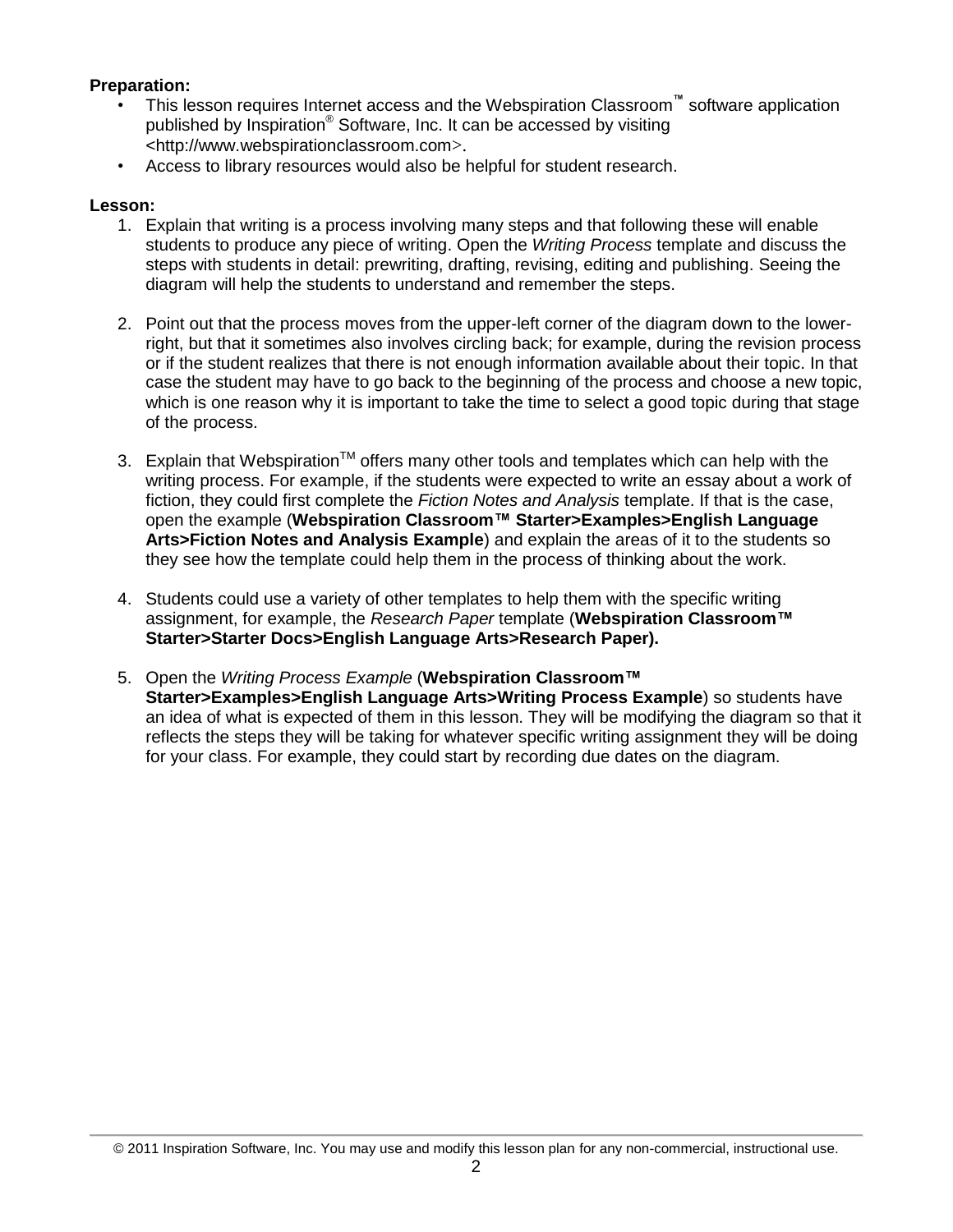

- 6. Prewriting: Have students choose a general topic to begin writing about and record it in the space provided. Then they can brainstorm ideas about it in a blank area to the side of the diagram using the **RapidFire** tool.
- 7. When they have identified a topic they like, they should continue the prewriting process by developing a working thesis statement. Explain to them that a thesis statement is normally one sentence that states what one will attempt to argue in the paper. Explain that it is called a "working" thesis statement because it may change as students conduct their research.
- 8. Explain that throughout the prewriting and writing process students should obtain feedback from the teacher and their peers using the collaboration tools. Documents can be shared with others using the **Collaborate Tab**. The **Comment Tab** can be used to comment on the document, or the **Chat Tab** can be used, if it is turned on at your school, to discuss ideas in real time.
- 9. Drafting: Students can complete the diagrams and go to **Outline View** to finish organizing their ideas about the writing assignment.



© 2011 Inspiration Software, Inc. You may use and modify this lesson plan for any non-commercial, instructional use.